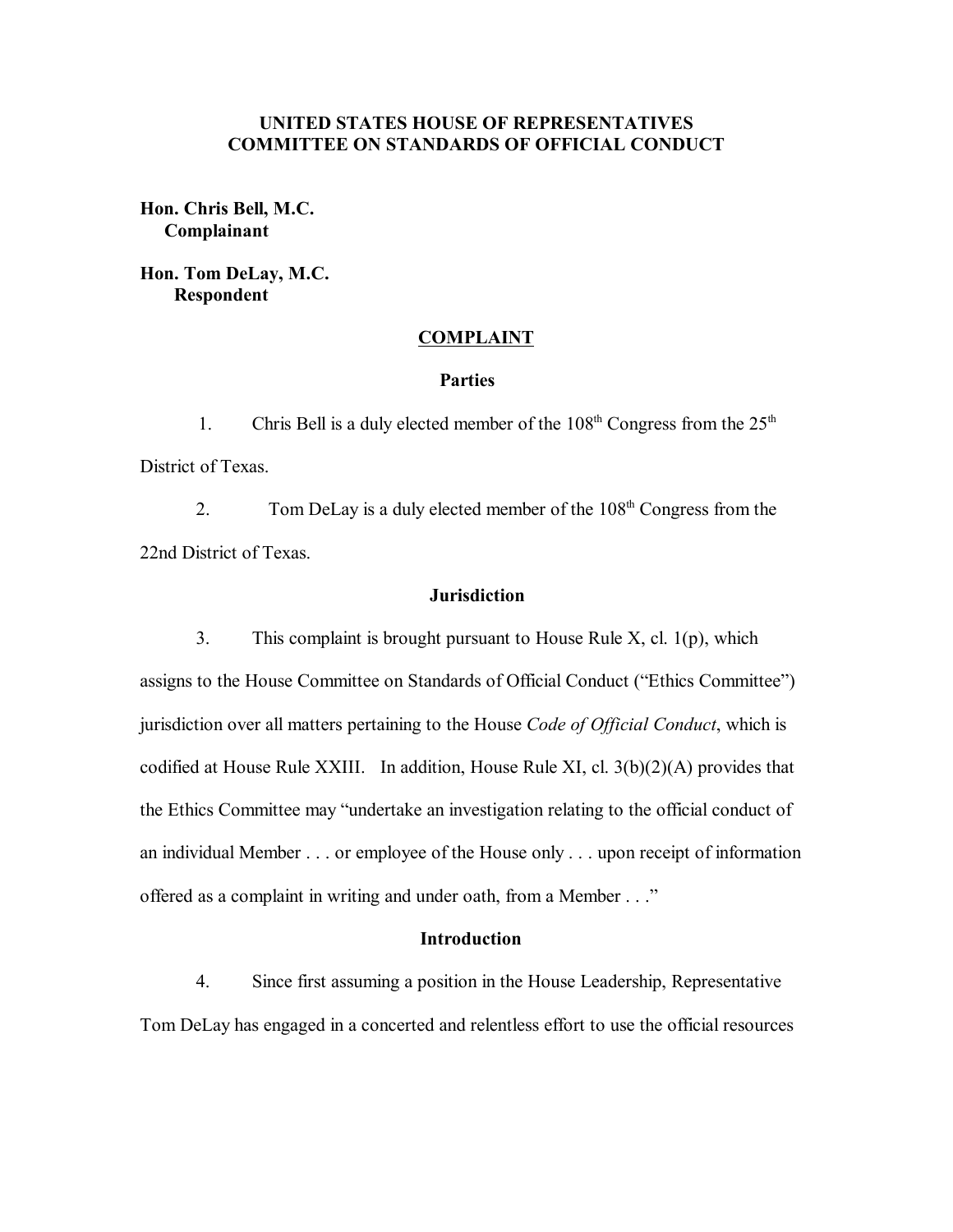of office to advance and underwrite a program of blatantly partisan political activities in violation of rules, statutes and standards of conduct applicable to Members.

5. These offenses include: 1) the illegal solicitation of political contributions from corporations such as Westar Energy in return for official action benefitting such corporations; 2) the misuse of a political action committee to launder illegal corporate contributions and direct those funds to candidates for the Texas State Legislature; and 3) the improper use of office to importune federal agencies to search for and interdict state legislators absent from the state legislative session in Texas.

6. Given Mr. DeLay's blatant disregard for the law and for House rules, I respectfully request that this Committee open an investigation into Mr. DeLayís improper activities as detailed below.<sup>1</sup>

# **Count I (Westar)**

7. Congressman DeLay violated 18 U.S.C. ß201(b)(2), as well as clause 3 of House Rule XXIII (the *Code of Official Conduct*), by soliciting campaign contributions from Westar Energy in return for legislative assistance on the energy bill. 18 U.S.C.  $\S201(b)(2)$  prohibits public officials from seeking, receiving, accepting or agreeing to accept anything of value in return for doing or omitting to do any act in violation of that official's official duty. Clause 3 of Rule XXIII provides that "[a] Member . . . of the House may not receive compensation and may not permit compensation to accrue to his

<sup>1</sup> Notably, Rep. DeLay has been privately rebuked previously by the Committee on Standards of Official Conduct for linking official action and partisan or political considerations after he impermissibly sought to force a lobbying organization to refrain from hiring a Democrat as its president. Despite that 1999 rebuke, Mr. DeLay has continued to flout House rules and standards of conduct.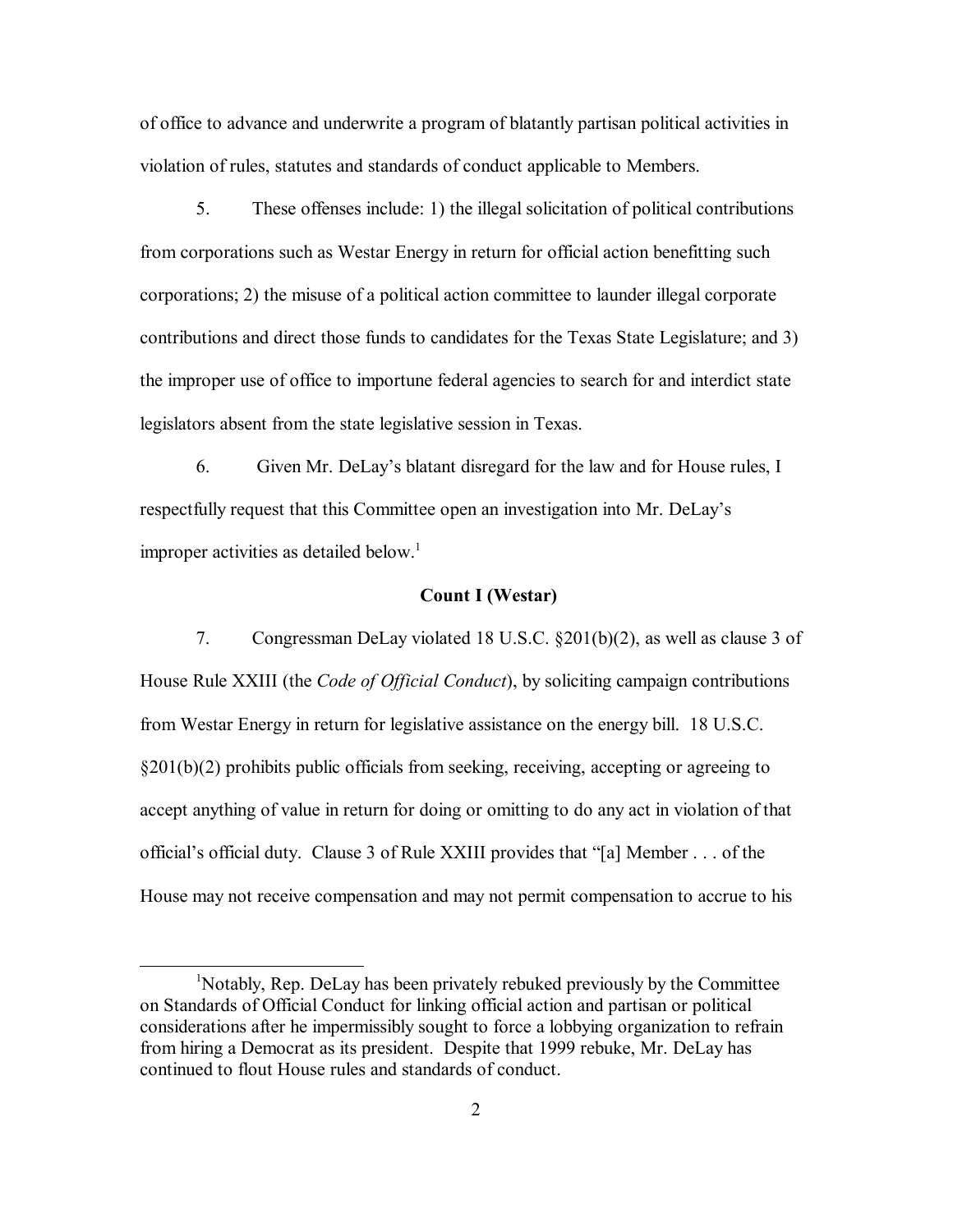beneficial interest from any source, the receipt of which would occur by virtue of influence improperly exerted from his position in Congress."

8. On May 17, 2002, Douglas Lawrence, Westar's Vice-President for Public Affairs, sent a memo to Westar executives outlining a plan for Westar and its executives to contribute approximately \$31,500 in hard money and \$25,000 in soft money to Members of Congress and their political action committees. The memo included a chart showing how much each executive needed to contribute and to which campaigns those contributions should be directed (memo reproduced from Westar's website attached as Exhibit A).

9. On May 20, 2002, another Westar executive, Douglas Lake, sent an e-mail to Doug Lawrence asking "who is Shimkus, who is Young. Delay [sic] is from TX what is our connection? . . . I am confused." Lawrence e-mailed a reply to Lake, explaining that the donations were needed for Westar to "get a seat at the table," in effect clearing the way for the passage of an amendment to the energy bill that would have saved Westar billions of dollars (e-mail reproduced from Westar's website attached as Exhibit B).

10. Lawrence responded to Lake's e-mail stating:

[t]he total of the package will be \$31,500 in hard money (individual) and \$25,000 in soft money (corporate). Right now we have \$11,500 in immediate needs for a group of candidates associated with Tom Delay [sic], Billy Tauzin, Joe Barton and Senator Richard Shelby. Delay [sic] is the House Majority Leader. His agreement is necessary before the House Conferees can push the language we have in place in the House bill. Shimkus is a close associate of Billy Tauzin and Joe Barton, who are key House Conferees on our legislation. They have made this request in lieu of contributions made to their own campaigns.

Id.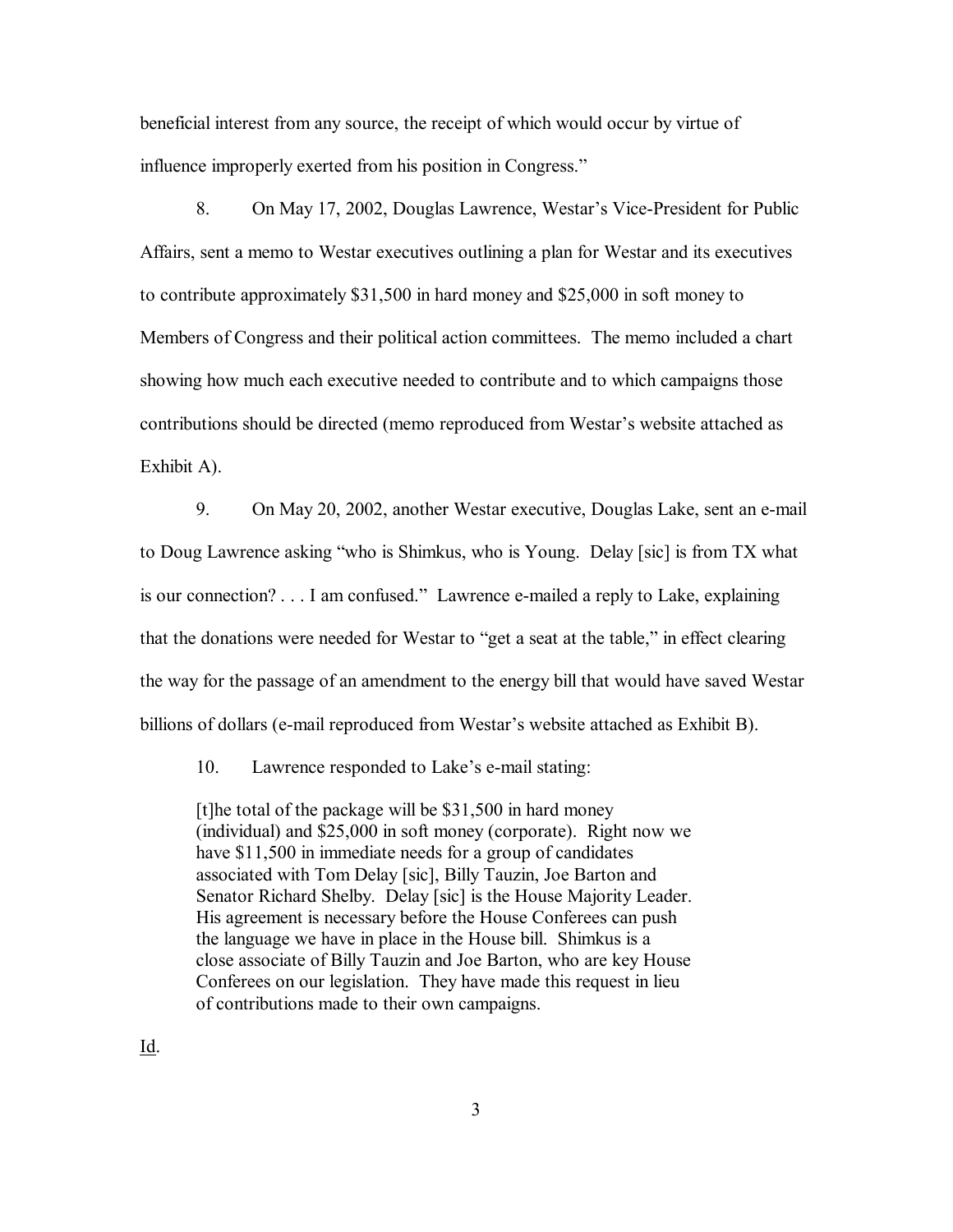11. In May 2002, Westar executives then contributed \$58,200 to various campaigns and to political action committees. A chart detailing Westar executives<sup>†</sup> political donations shows that Douglas Lake, the executive who had never heard of John Shimkus, contributed \$1,000 to Mr. Shimkus' campaign. Chart compiled by Public Citizen from Center for Responsive Politics data (attached as Exhibit C). In addition, Mr. Tauzin's political action committee, the Bayou Leadership PAC, received \$2,800 and Mr. Bartonís PAC, the Texas Freedom Fund, received \$4,000. Id.

Finally, Mr. DeLay's PAC, Texans for a Republican Majority, received \$25,000 from Westar – the exact amount Douglas Lawrence earmarked for soft money contributions. Id.

12. On September 18, 2002, in the conference on the energy bill, Mr. Barton inserted the Westar provision. The next day, Mr. Barton, who held Mr. Tauzin's proxy, defeated Congressman Edward Markey's motion to strike the Westar provision on a party line vote of 8 to 6. During the discussion of Mr. Markey's motion, Mr. Barton stated, "[t]his particular provision benefits one company. That company is  $\dots$  Western Resources [former name of Westar] in Topeka, Kansas.î Juliet Eilprin, *Westar* Lobbyist's Role Detailed; Firm's Representative Attended 2 GOP Lawmakers' *Fundraisers*, The Washington Post, June 10, 2003 (attached as Exhibit D).

13. If Mr. DeLay sought political donations from Westar in return for his support of the Westar amendment, he violated 18 U.S.C.  $\S 201(b)(2)(A)$ , a criminal statute prohibiting a public official from, "directly or indirectly," seeking, receiving, accepting, or agreeing to receive anything of value personally or for any other person or entity in return for being influenced in the performance of an official act. He also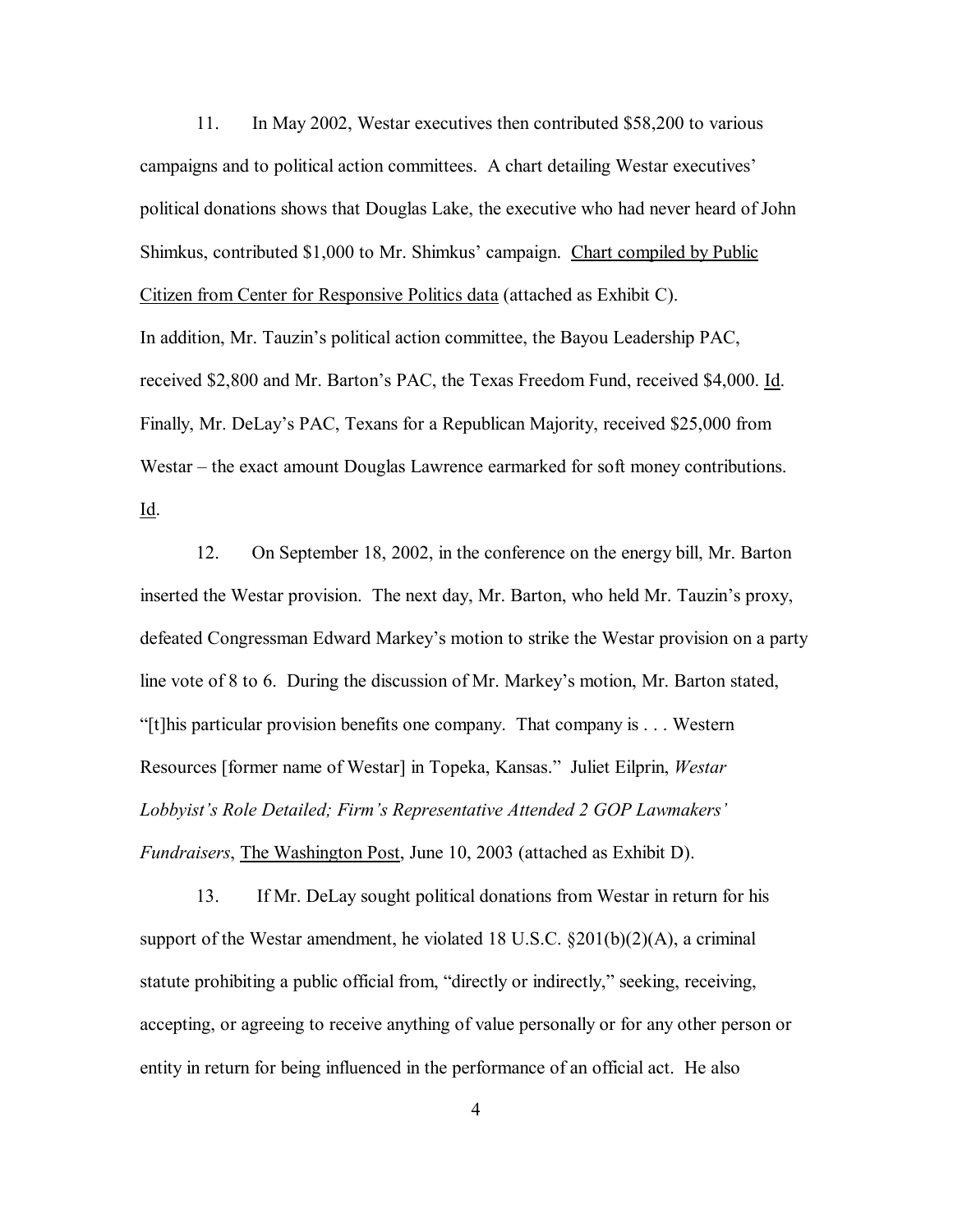violated the federal gratuity statute, 18 U.S.C. 201(c), which provides that a public official who demands, seeks or agrees to receive anything of value for or because of any official act performed or to be performed by such official is guilty of an offense.

14. In addition to being illegal, the conduct of Rep. DeLay also violated

clause 3 of House Rule XXIII which provides:

A Member, Delegate, Resident Commissioner, officer, or employee of the House may not receive compensation and may not permit compensation to accrue to his beneficial interest from any source, the receipt of which would occur by virtue of influence improperly exerted from his position in the Congress.

15. An April 25, 1997, "Memorandum For All Members, Officers and Employeesî issued by the Committee on Standards of Official Conduct clarified this rule, providing:

House Members, officers and employees are generally *prohibited* from asking for anything of value from a broad range of persons: specifically, anyone who seeks official action from the House, does business with the House, or has interests which may be substantially affected by the performance of official duties.

(Memo attached as Exhibit E).

16. Moreover, even if the Committee is not convinced that Rep. DeLay

solicited a bribe in violation of federal law, a May 11, 1999, "Memorandum For All

Members, Officers and Employees" gives the Committee on Standards of Official

Conduct authority to take action. In that memorandum, the Committee approvingly

quoted the *Code of Ethics for Government Service*, which provides that government

officials should "[n]ever discriminate unfairly by the dispensing of special favors or

privileges to anyone, whether for remuneration or not." (Memo attached as Exhibit F).

The Committee specifically stated that the provisions in the *Code of Ethics for*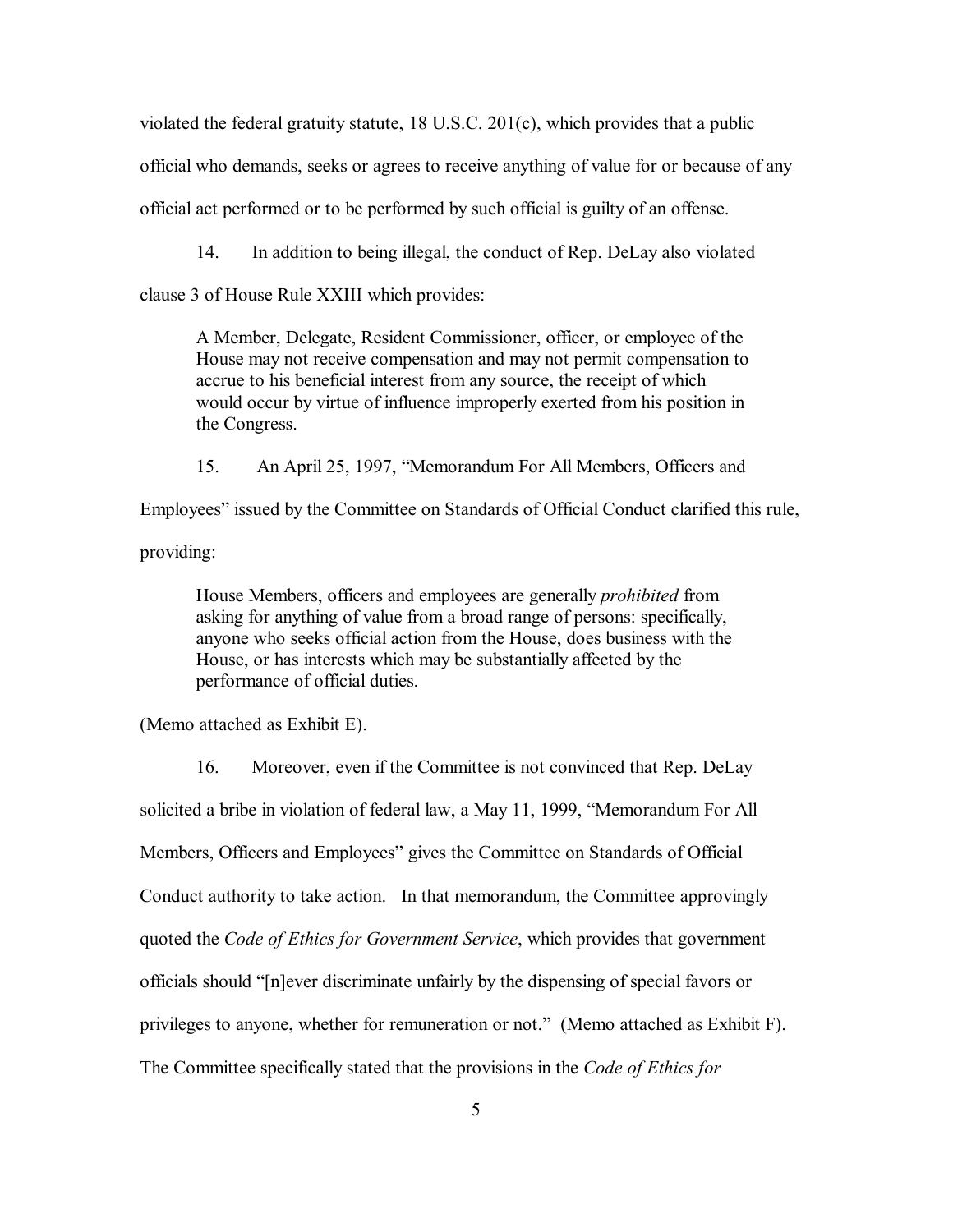*Government Service* are applicable to House Members, and that formal charges may be brought against a Member for violating that code. Id.

17. As a result, even without finding that Rep. DeLay solicited money in violation of 18 U.S.C. ß201(b)(2) or clause 3 of House Rule XXIII of the *Standards of Official Conduct*, the Standards of Official Conduct Committee should still find that Rep. DeLay was "dispensing special favors" in violation of the House Rules.

18. Finally, the Ethics Committee has used as a basis for disciplinary proceedings and punishment of Members the acceptance of bribes and gratuities under these statutes. *In the Matter of Representative Mario Biaggi*, H.R. Rep. No. 100-506,  $100<sup>th</sup> Cong., 2d Sess.$  (1988) (recommending expulsion of the Member from the House) (attached as Exhibit G); *In the Matter of Representative Daniel J. Flood*, H.R. Rep. No. 96-856, 96th Cong. 2d Sess. (1980) (attached as Exhibit H).

19. Thus, the Westar "get a seat at the table" e-mail, together with the temporal proximity of the contributions and the legislative action taken regarding the "Westar amendment" establishes a *prima facie* case that Rep. DeLay violated both federal statutes and House rules.<sup>2</sup>

## **Count II (TRMPAC)**

20. On September 5, 2001, Representative DeLay formed a Texas based political action committee, "Texans for a Republican Majority Political Action

<sup>&</sup>lt;sup>2</sup>In a similar situation, Rep. DeLay has received numerous contributions from Bacardi U.S.A. and its PAC, including a \$20,000 contribution to DeLay's Texans for a Republican Majority PAC. *See* TMPAC 8872, filed 8/12/02 (attached as Exhibit I). In return for Bacardi's financial support, DeLay has pushed a piece of legislation -- often referred to as "the Bacardi bill" -- that would alter U.S. trademark rules to benefit Bacardi. This bill is opposed by the U.S. business community, including such wellknown American companies as Caterpillar, Kodak, General Motors and DuPont.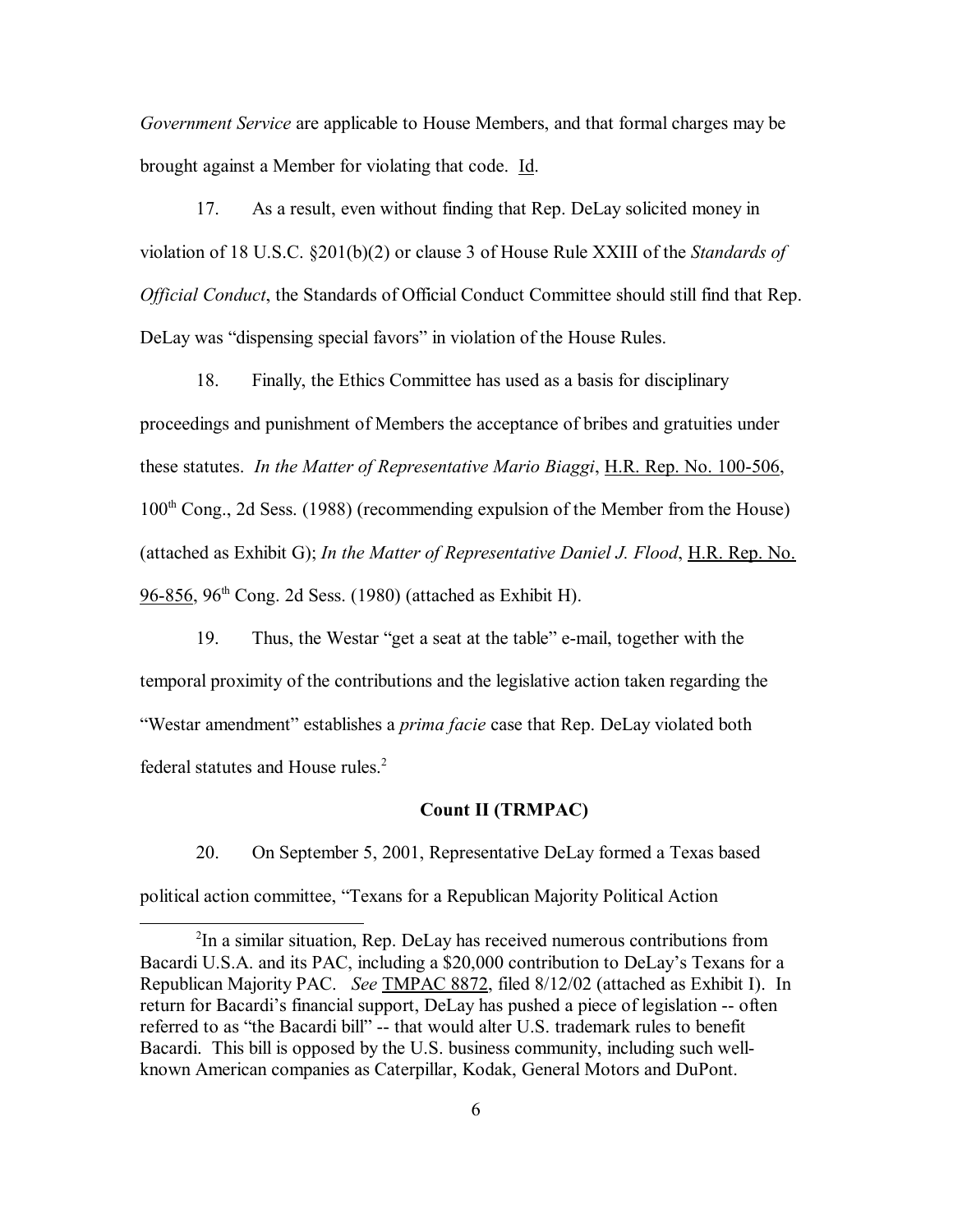Committee" ("TRMPAC"), for the purpose of seeking Republican majority control of the Texas Legislature. TRMPAC, which operates under Texas law for the purpose of influencing state elections, is a companion to another of Rep. DeLay's PACs, the federally registered "Americans for a Republican Majority." Rep. DeLay appointed one of his top aides, Jim Ellis, as director of TRMPAC and the PAC's treasurer was Bill Ceverha, another former Republican lobbyist with close ties to Rep. DeLay.

21. In the fall of 2001, TRMPAC received \$50,000 in seed money from  $ARMPAC<sup>3</sup>$  as well as \$25,000 from Ceverha's boss, Louis Beecherl, and \$25,000 from Houston real estate developer Bob Perry. Jake Bernstein and Dave Mann, *The Rise of the Machine*, The Texas Observer, at 5, August 29, 2003 (attached as Exhibit K). TRMPAC spent in excess of \$1.5 million in corporate and individual funds in the 2002 Texas state elections to help Republicans win a majority in the Texas Legislature.

22. According to IRS documents, TRMPAC received \$1.5 million in contributions and spent \$1.4 million during the 2002 election cycle. Id. This contrasts, however, with what TRMPAC told the Texas Ethics Commission it raised and spent. Of the \$751,285 in contributions TRMPAC didn't report to the state, at least \$602,300 was corporate money. Id.

23. TRMPAC director Jim Ellis has claimed that TRMPAC operates with two accounts, one for hard money and one for soft money. According to Ellis, the soft money

<sup>&</sup>lt;sup>3</sup>In the Internal Revenue Service reporting period covering October 1, 2002 through October 16, 2002, TRMPAC received an additional \$25,000 from ARMPAC. *See* TRMPAC 8872, filed 10/22/02 (attached as Exhibit J). This brings the total TRMPAC received from ARMPAC during the 2002 election cycle to \$75,000.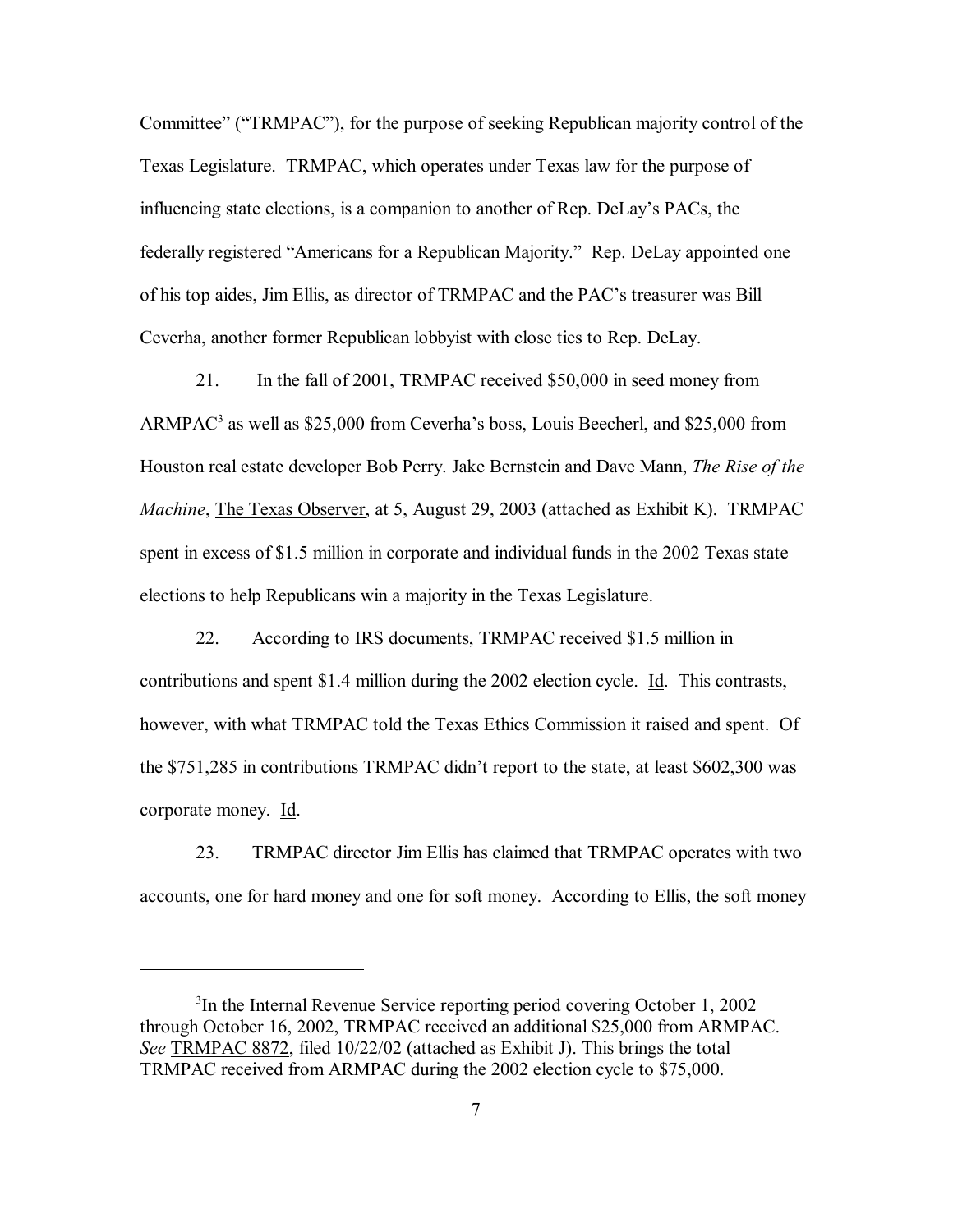account housed \$751,285 which was spent on "administrative expenses" and which he claims did not need to be reported to the state. *Rise of the Machine* at 5.

24. On March 31, 2003, Texans for Public Justice ("TPJ") filed a complaint with Travis County District Attorney Ronald Earle claiming that TRMPAC violated Chapter 253 of the Texas Election Code by failing to report political contributions and expenditures incurred by the PAC. Letter from Craig McDonald, Director, Texans for Public Justice to Honorable Ronald Earle, March 31, 2003 (attached as Exhibit L).

25. According to TPJ, a review of public disclosure records filed by TRMPAC with the Texas Ethics Commission and the Internal Revenue Service reveals that the PAC raised a total of \$1,547,963 in funds from a combination of individuals, political action committees and corporations, and expended a total of \$1,410,766 between September 5, 2001 and November 23, 2002. Id. At a minimum, \$602,300 of those funds appear to have been contributed by corporations which, under the Texas Election Code, are prohibited from contributing to TRMPAC to fund any state election activities.  $\underline{Id}$ . Contributions from corporations may only be used to pay for "the establishment or administration of a general purpose political committee." V.T.C.A, Election Code ß253.100.

26. TRMPAC also reported contributions from non-Texas political committees such as ARMPAC, which may include contributions from corporate sources. Contribution and expenditure reports filed by TRMPAC with the Texas Ethics Commission reveal that TRMPAC listed a total of \$796,651 in political contributions and \$799,626 in political expenditures. Id.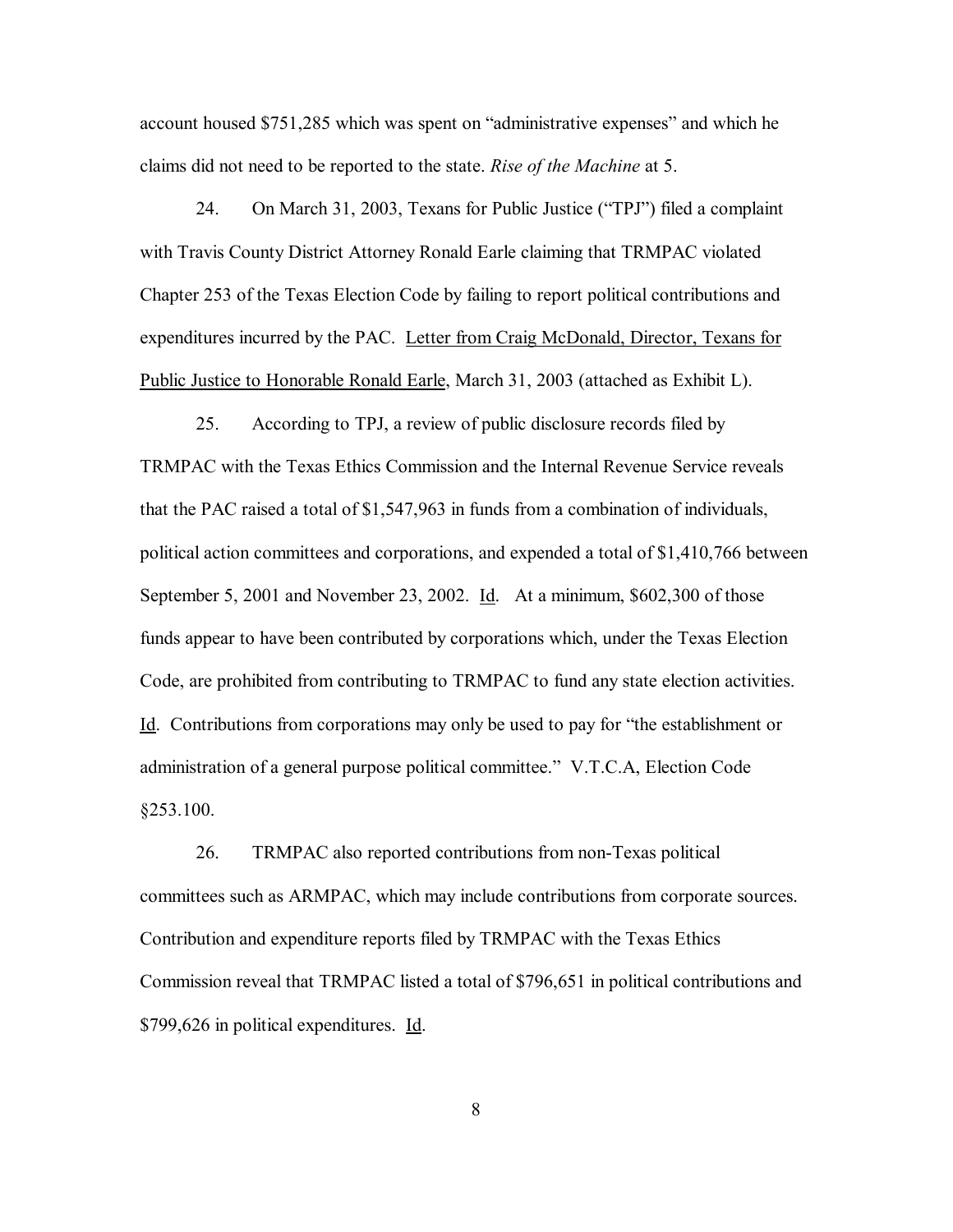27. TRMPAC's IRS 8872 filings also include the \$791,500 in political expenditures itemized in TRMPAC's Ethics Commission filings, but the 8872s show an additional \$619,266 in expenditures, many of which appear to be political expenditures not reported to the Texas Ethics Commission. Id.

28. In essence, a review of the contributions TRMPAC reported to the IRS suggests that TRMPAC did not raise enough non-corporate funds to pay for all of its expenditures. This means that some of TRMPAC's expenditures must have illegally been paid for with corporate contributions.

29. Moreover, many of the expenditures TRMPAC admits to making with corporate dollars were clearly illegal. Under Texas law, corporate money may be used only for the administrative expenses associated with a campaign and the Texas Ethics Commission has narrowly defined such expenses. In an advisory opinion, the Commission stated "our guide for determining whether a particular expense is ëadministrativeí is whether the expense is one that would be incurred in the normal course of business by any active organization whether or not it engaged in political activity.î Texas Ethics Commission, Ethics Advisory Opinion No. 132, at 2-3, April 1, 1993 (attached as Exhibit M).

30. The Commission further notes that "if a staff member is compensated for engaging in political activities, such as the solicitation of contributions in connection with an election  $\dots$  that would not be an administrative expense." Id. at 3. Similarly, ìany portion of the costs of printing, stationery, and postage attributable to the to the solicitation of contributions or other support for the committee . . ." would not be an administrative expense. Id.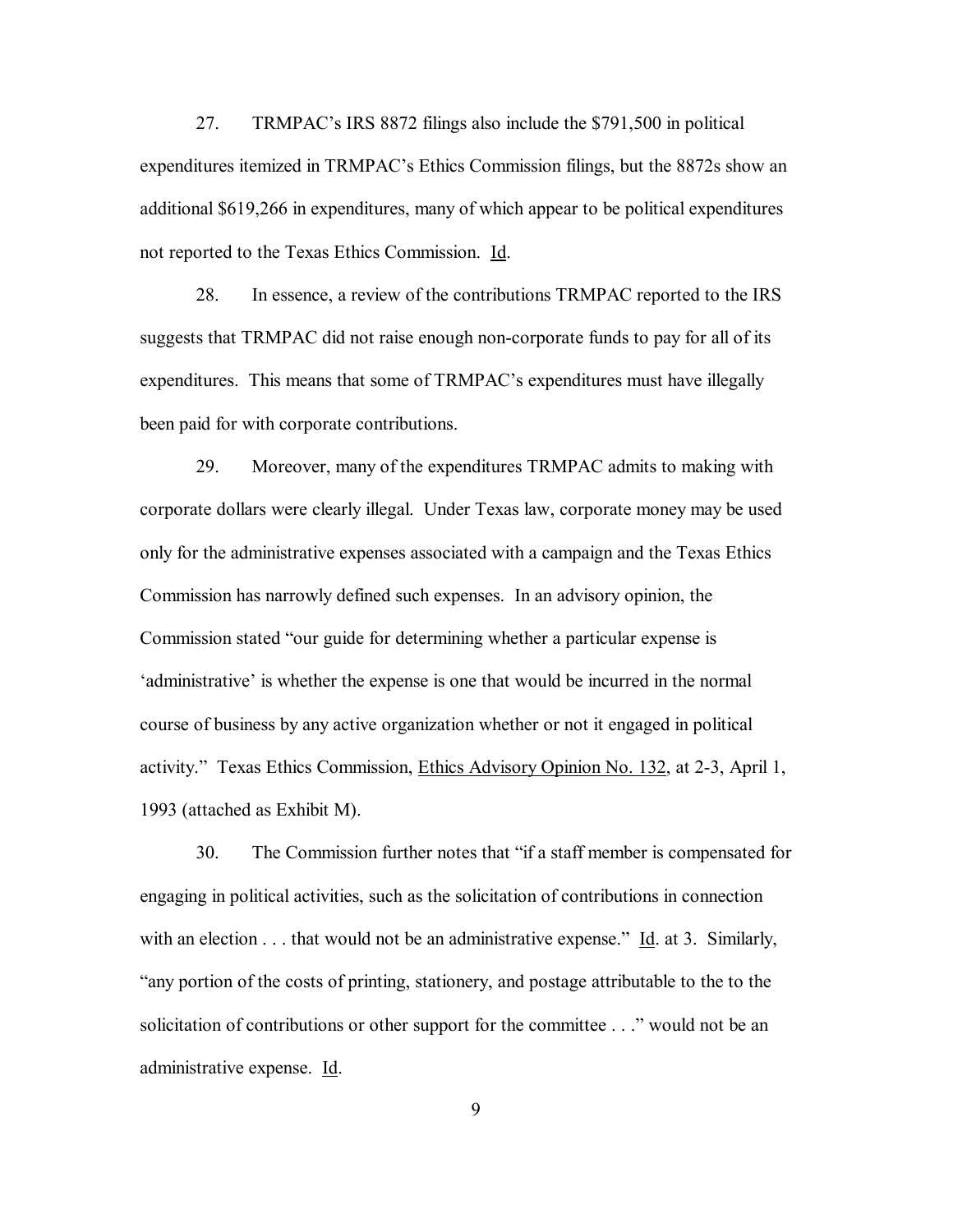31. When considered in light of this opinion, it is glaringly obvious that many of the costs paid for by TRMPAC during the 2002 election cycle -- including the costs of polling, political consultants and phone banks – cannot be defined as "administrative" expenses." As a result, it can fairly be inferred that TRMPAC knowingly violated the law by paying for these services with corporate dollars.

32. Further suggesting the illegal dissemination of corporate money to state candidates is a transaction involving TRMPAC director Jim Ellis and the Republican National Committee. On September 10, 2002, TRMPAC treasurer John Colyandro sent TRMPAC accountant Russell Anderson an email asking Anderson to "send a blank soft dollar account check to Jim Ellis." Colyandro further noted that the check needed to arrive the next day. E-mail from John Colyandro to Russell Anderson, September 10, 2002 (attached as Exhibit N). On September 26, 2002, Anderson wrote to Colyandro:  $\lq$ need the details on the \$190,000 check written by Jim Ellis to the RNC." E-mail from Russell Anderson to John Colyandro, September 26, 2002 (attached as Exhibit O).

33. Within the next three weeks, the Republican National Committee ("RNC") wrote  $$190,000$  checks ranging from  $$20,000$  to  $$40,000$  to seven Texas candidates. *See* Christy Hope and George Kuempel, *DA examining donations from DeLay linked PAC, State Republican group denies laundering money through RNC*, *DeLay aide denies wrongdoing*, The Dallas Morning News, February 19, 2004 (attached as Exhibit P). Mr. Ellis claimed the fact that he wrote a \$190,000 check to the RNC and that the RNC sent out \$190,000 of checks to Texas candidates was a "coincidence." Id.

34. The implication of this transaction is that TRMPAC and the RNC engaged in money laundering and a conspiracy to launder money. TRMPAC, as demonstrated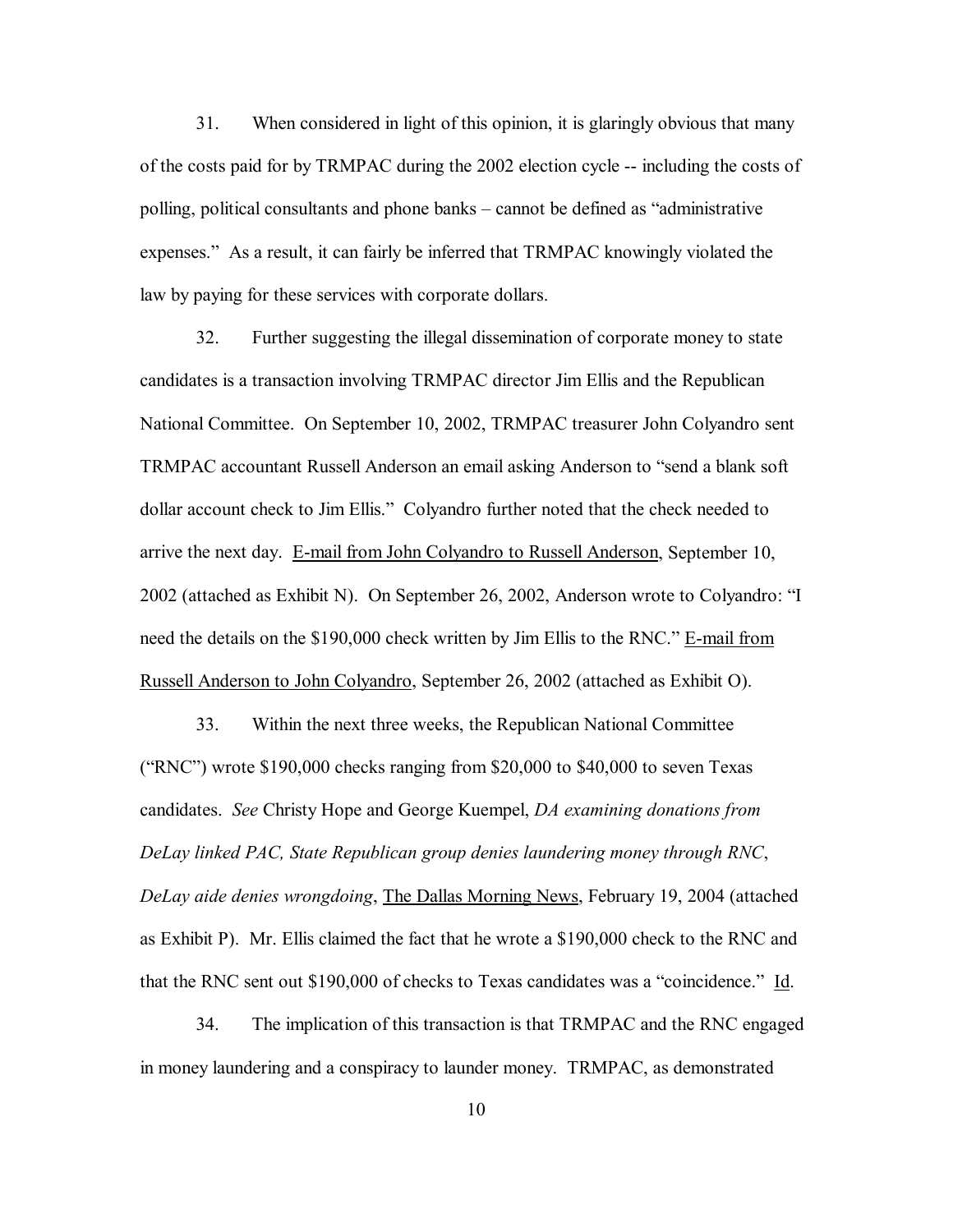through its own email, gave the RNC \$190,000 in soft money which it could not have given to candidates, and the RNC turned around and gave exactly \$190,000 to Texas candidates. Given that TRMPAC is a state organization dedicated to the election of state officials, it is impossible to imagine why TRMPAC would have given the money to the federal RNC unless assured that Texas state candidates would ultimately receive that money.

35. Further linking ARMPAC and TRMPAC: on August 19, 2003, Jim Ellis, now ARMPAC's director, sent an e-mail from current TRMPAC director John Colyandro's computer to numerous Capitol Hill staff telling them, "it is very important that the congressional members talk to their [State] Senators" to stress the importance of a particular redistricting map that, among other things, was "the only way to eliminate Frost, Edwards, and Doggett." In the wake of the Bi-Partisan Campaign Reform Act, ARMPAC and TRMPAC should no longer even be related entities. (e-mail attached as Exhibit Q).

36. Other questions about TRMPAC's activities arise out of its association with the Texas Association of Business ("TAB"). TAB was run by another DeLay associate, Bill Hammond. Hammond, DeLay, House Speaker Tom Craddick, Republican consultant Bill Ceverha and Texas Governor Rick Perry's chief of staff, Mike Toomey, all served in the Texas Legislature together in 1983. *Rise of the Machine* at 3. Currently, a Texas grand jury is considering whether TRMPAC illegally coordinated its activities with TAB in order to help Republican candidates win 2002 state elections. TRMPAC donated \$10,200 to TAB in April 2002. *See* TRMPAC 8872, filed May 13, 2002 (attached as Exhibit R). Further suggesting illegal coordination, when asked about TAB,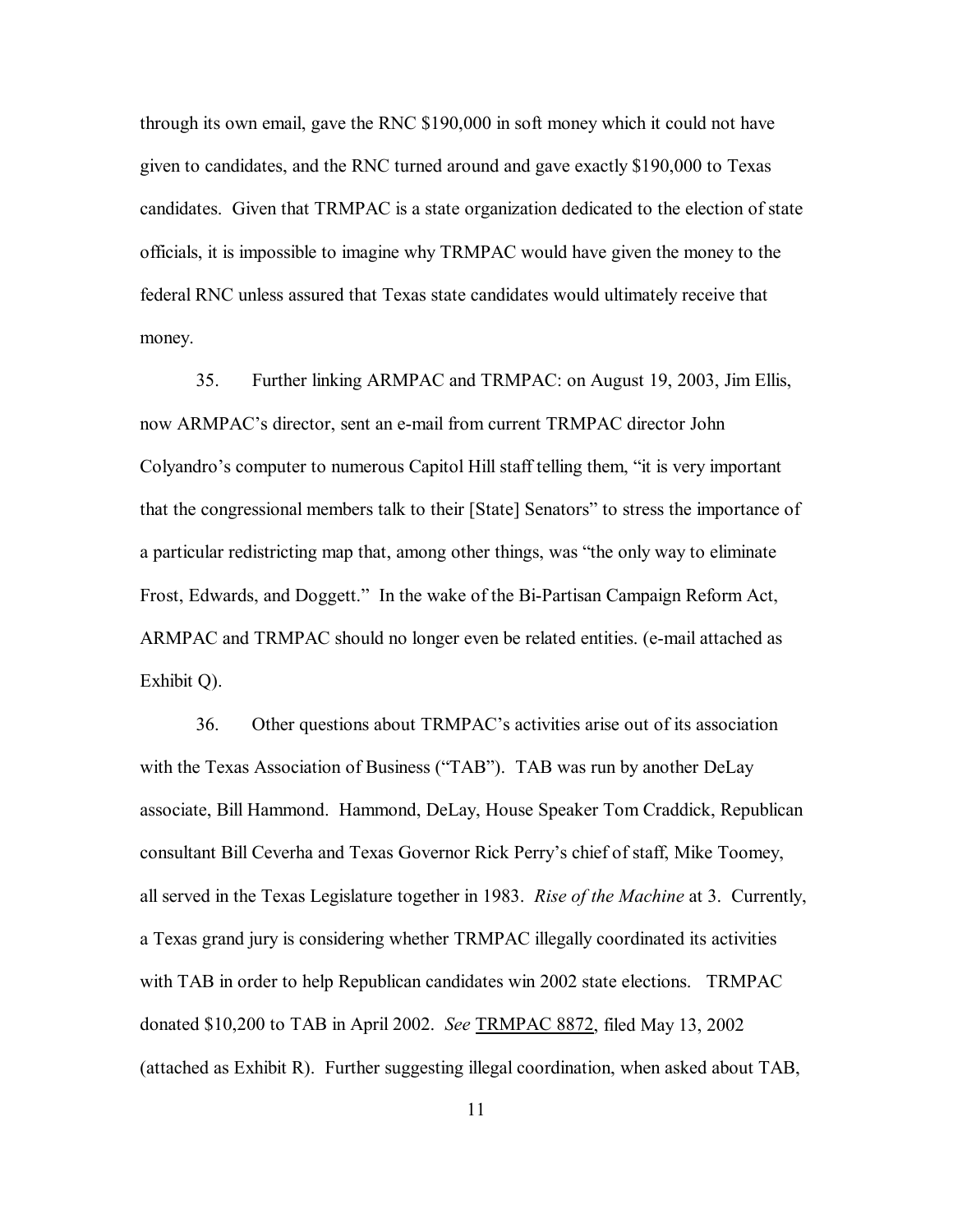Jim Ellis characterized TRMPAC and TAB as "allies" and stated "[w]e certainly liked what they were doing." *Rise of the Machine* at 7.

37. Finally, although Texas law prohibits the use of economic incentives to influence the election of Speaker, TRMPAC conspired with now-Speaker Tom Craddick to have Craddick personally and illegally distribute \$152,000 of TRMPAC funds to 14 candidates while Craddick was pursuing the Speakership. Jake Bernstein and Dave Mann, *Scandal in the Speakerís Office: A campaign finance scandal threatens to swallow Tom Craddick*, The Texas Observer, pp. 2-3, February 27, 2004 (and enlarged copy of invitation) (attached as Exhibit S).

38. On October 18, 2002, TRMPAC executive director John Colyandro emailed TRMPAC accountant Russell Anderson with instructions for the cash disbursements Craddick was to hand out. The e-mail's subject line was "Hard \$ checks." Colyandro wrote:

You should receive a check from Jim Leininger [a large Republican donor] today. I have another \$100,000 that I will give you this morning. You need to cut checks for the following totals and have them Fed Ex'ed for Monday delivery to Tom Craddick at the following address.

The address, "500 West Texas, Suite 880, Midland, Texas, ATTN Susan Wynn" was the address for Craddick's district office and Susan Wynn was the head of that office . Id. at 5.

39. Moreover, when Craddick called a press conference to announce that he had collected enough pledges from House members to be named Speaker, the invitation to that press conference included the phrase "paid for by Texans for a Republican Majority" on the bottom. Id. at 2.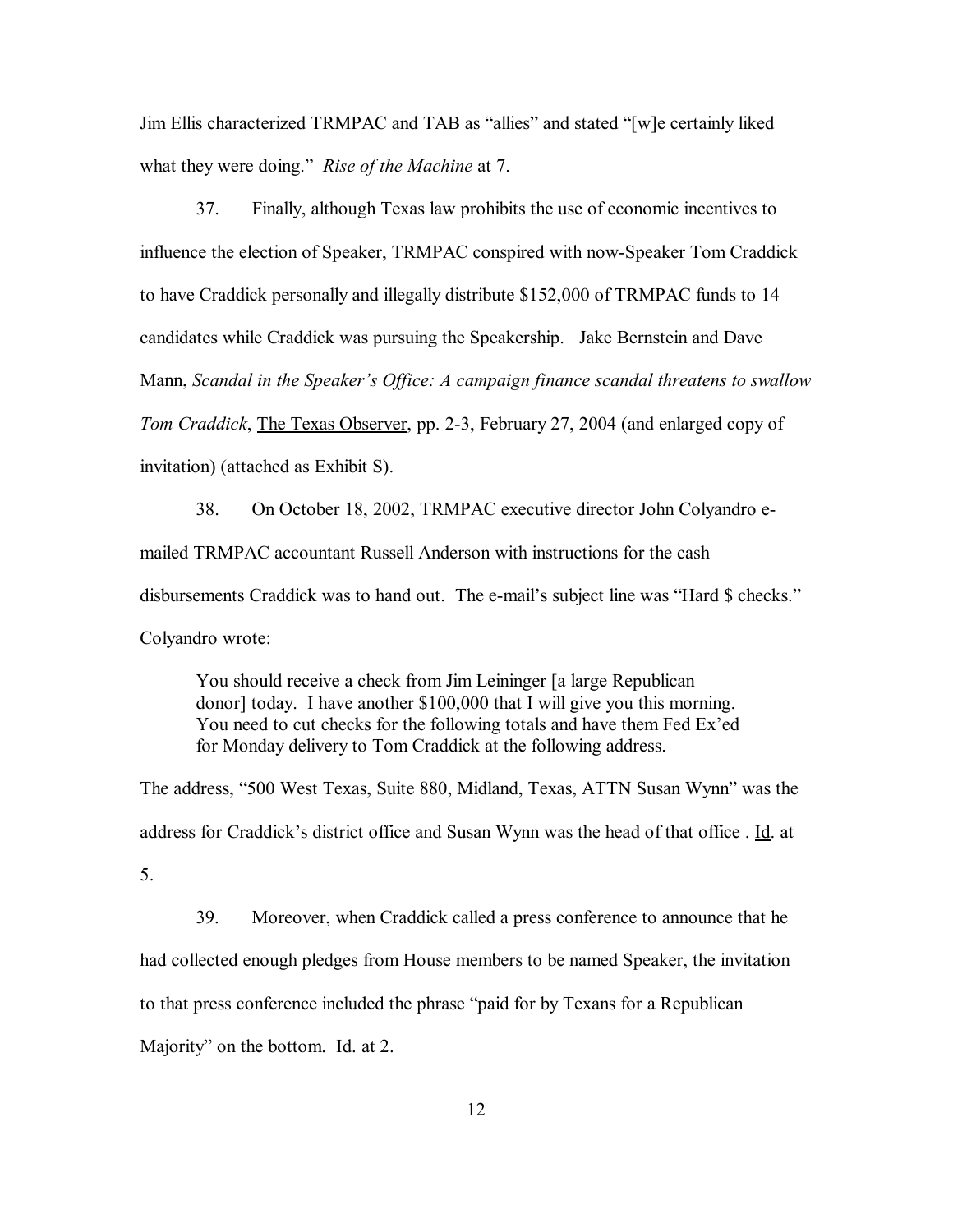40. Not only did TRMPAC conspire with Craddick to violate the law banning a candidate for Speaker from providing a campaign contribution to a House member in exchange for that member's vote in the Speaker election; TRMPAC and Craddick also appear to have violated another Texas law that expressly bans political action committees from providing "money or things of value" to aid or defeat a Speaker candidate. Id. at 7.

 41. Rep. DeLay is clearly tied to TRMPAC and these illegal activities. Not only did he create the organization, he was the head of TRMPAC's advisory board and was integrally involved in its administration. R.G. Ratcliffe, *Old law gives DeLay new trouble/Travis DA investigates if committee violated 1907 ban on using corporate funds in elections*, Houston Chronicle, March 1, 2004 (attached as Exhibit T). According to the deposition testimony of John Colyandro, there were regular conference calls "to discuss" matters related to the overall administration of the committee." Colyandro testified that "when it came to broadly making decisions about who, which candidates we would support and with what amount of financial assistance, at that point the advisory board was involved with those types of decisions." Id.

42. Similarly, an October 4, 2002, memo from TRMPAC fundraiser Susan Lilly discussed an upcoming conference call with donors in which Rep. DeLay would "update everyone on TRMPAC's efforts to date and to discuss our strategy for victory in the final weeks of the campaign." Id.

43. In combination, these facts demonstrate that Rep. DeLay used TRMPAC to illegally funnel corporate money to state races. Such conduct is a third degree felony punishable by imprisonment for a term of between two and ten years. V.T.C.A., Election Code ß253.094, ß253.095; V.T.C.A., Penal Code ß12.34. Rep. DeLay engaged in this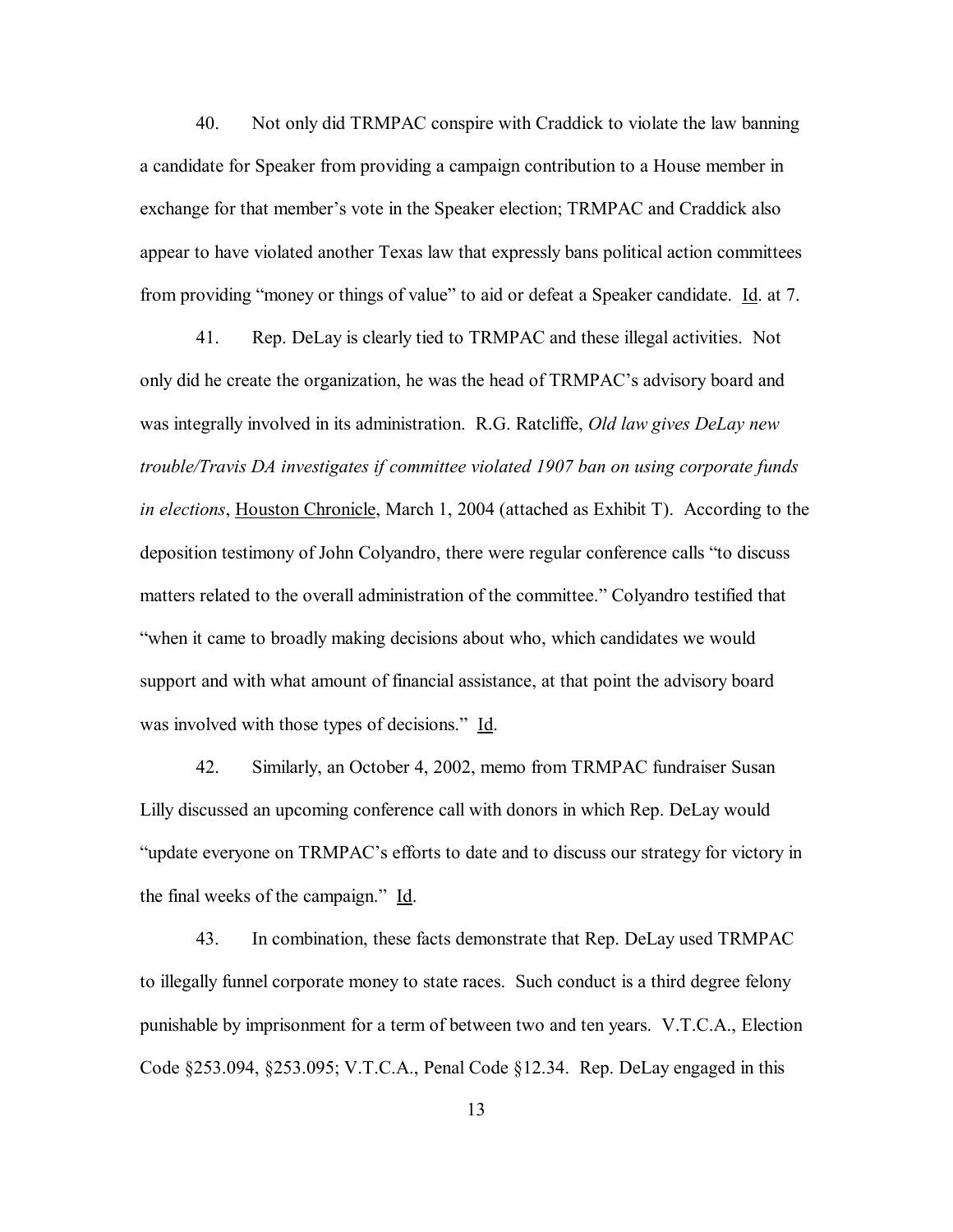pattern of illegal conduct for the purpose of stealing control of the state House for the Republicans so that he could then push through a radical redistricting plan designed to eliminate Texas Democratic seats in the United States Congress.

# **Count III (Misuse of Federal Resources)**

 44. In 2003, Texas Republicans, following a plan laid out by Rep. DeLay, embarked on a redistricting effort intended to gerrymander Texas congressional districts for the purpose of obtaining a majority of congressional districts for Republican candidates.

45. In a well publicized effort to prevent the Texas State Legislature's Republican majority from running roughshod over the reapportionment power and subvert the normal decennial redistricting process, Democratic members of the Texas Legislature absented themselves from its sessions, a matter entirely intramural to the state of Texas.

46. To deprive the Texas House of a quorum, approximately 50 Democratic members left the state for Oklahoma. Some left on Sunday May 11, 2003 and some on Monday May 12, 2003. H.R. Rep. No. 108-220 108<sup>th</sup> Cong. 1<sup>st</sup> Sess. at 2 (2003) (attached as Exhibit U).

47. On May 12, 2003, the Texas House of Representatives instructed its Sergeant-at-Arms to return the absent members to the House. The Sergeant-at-Arms then asked the Texas Department of Public Safety ("DPS") to secure the return of the absent members, using extradition if necessary. Id.

48. Also on May 12, 2003, the Texas DPS asked the Federal Aviation Administration ("FAA") to provide assistance in locating an airplane that was believed to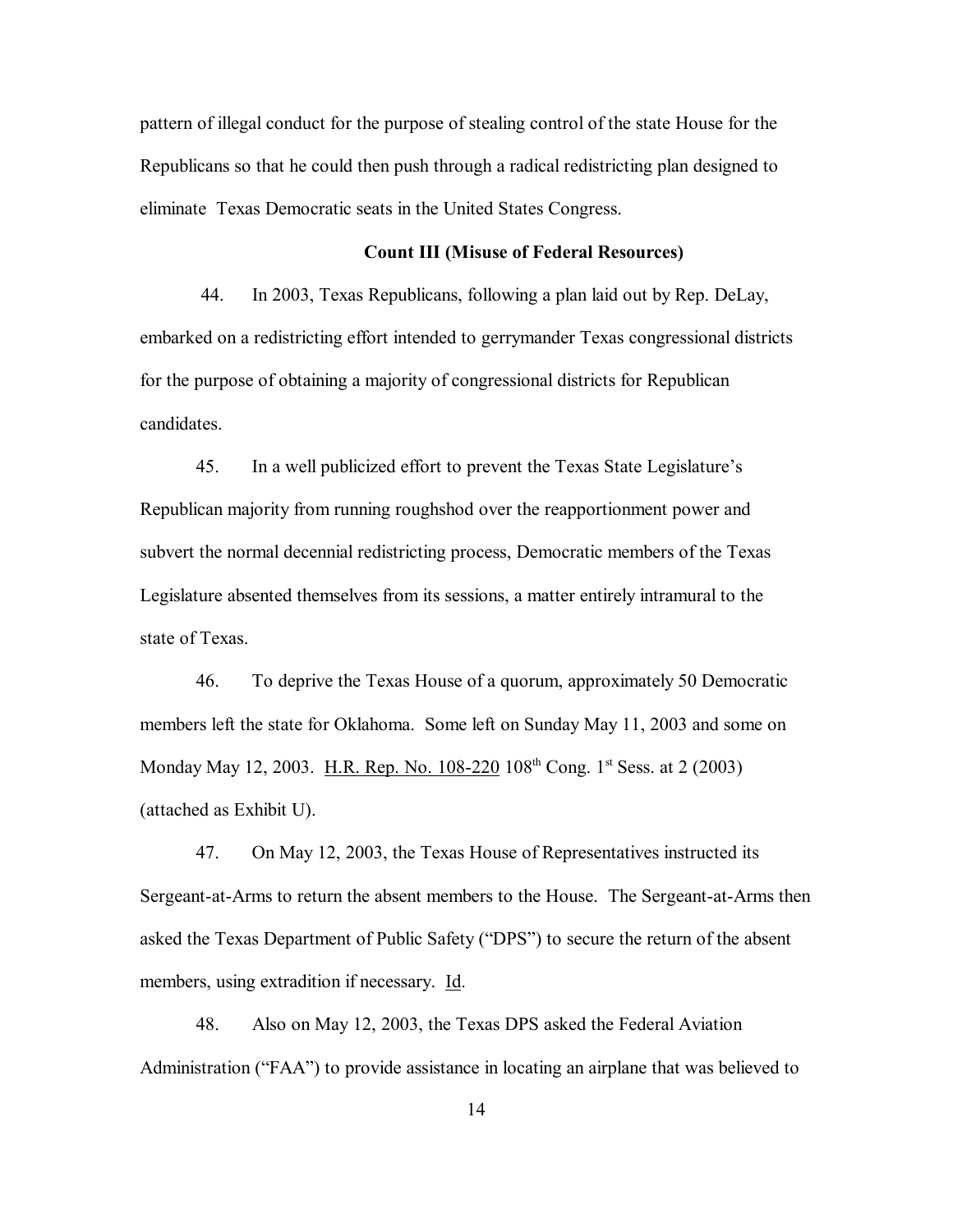be flying some of the absent legislators out of Texas; Rep. DeLay's Congressional office contacted the FAA to request the same assistance; and the Federal Air and Marine Interdiction Coordination Center contacted the FAA as a result of inquiries made by the Texas DPS. Id. at 3-4.

49. In their initial phone call to the FAA, Rep. DeLay's staff gave the FAA the tail number of Texas State Rep. Pete Laney's aircraft and, without providing any explanation for the request, asked the FAA to find the aircraft. The FAA tracked the plane and advised Mr. DeLayís staff that the aircraft was due to land in Ardmore, Oklahoma. It was only through the call made by Rep. DeLay's staff that he and the Texas State Republicans learned that the Democratic legislators were in Ardmore. Id. at 7.

50. According to the Department of Transportation's Inspector General, the request for information regarding the location of Rep. Laney's airplane required at least 13 FAA officials at several different facilities to check records and contact other FAA officials in an effort to locate the plane. H.R. Rep. 108-220 at 8. The FAA instituted a safety "alert" on the Laney plane for the region covered by the FAA's Dallas-Ft. Worth Control Center. Under the alert, a message was sent to all 29 air traffic control facilities and airport towers in the region asking if they had any information about the aircraft. Id.

51. Armed with the location of the absent legislators, the next day, May 13, 2003, counsel to Rep. DeLay telephoned the Department of Justice's Assistant Attorney General in the Office of Legislative Affairs requesting the Department's assistance in enforcing the "arrest" warrant issued by the Texas House Sergeant-at-Arms. Department of Justice, Office of the Inspector General, An Investigation of the Department of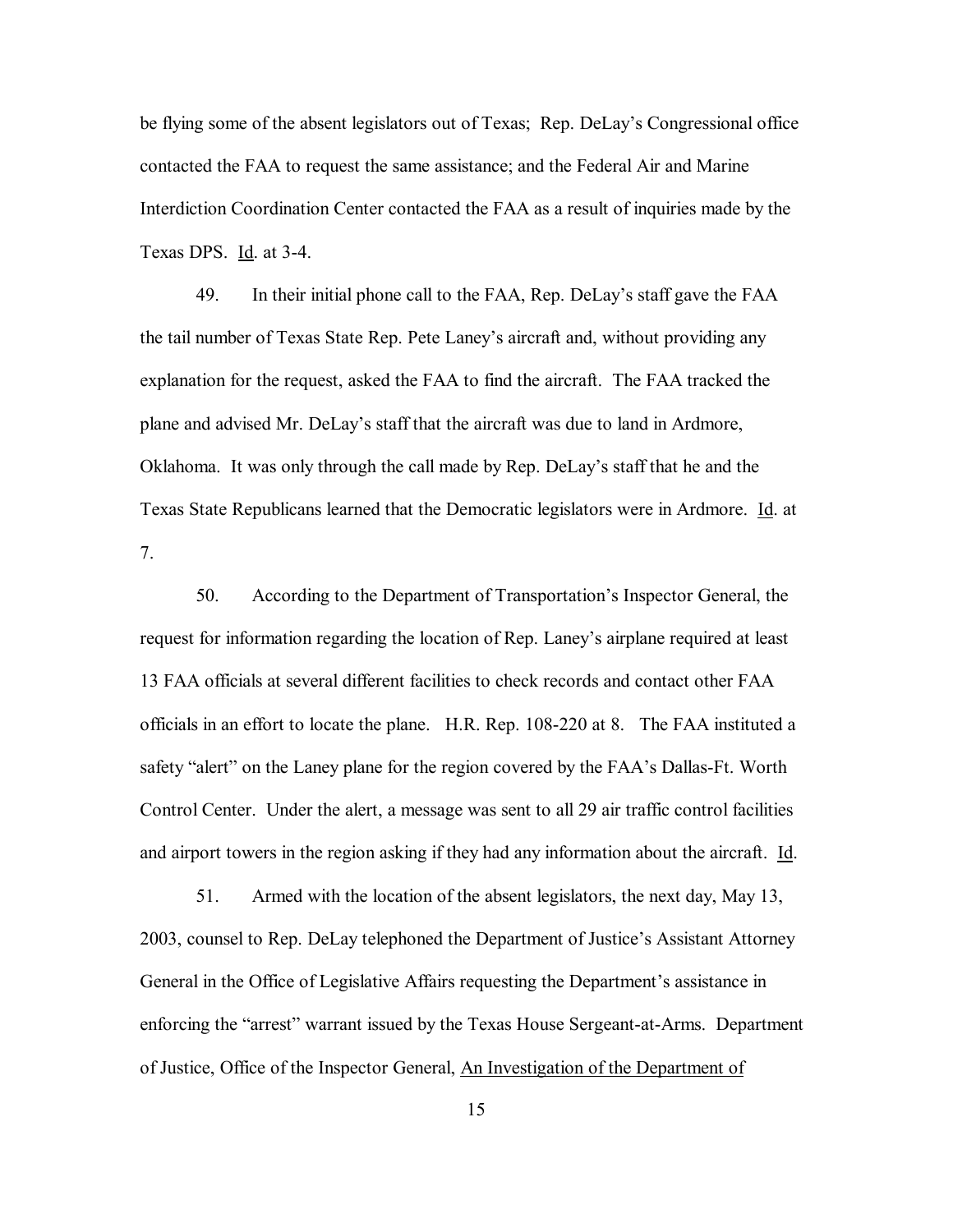Justice's Actions in Connection with the Search for Absent Texas Legislators, p. 4, August 12, 2003 (attached as Exhibit V). Rep. DeLayís counsel also contacted the United States Attorney for the Western District of Texas, Johnny Sutton, who asked his First Assistant U.S. Attorney, his Criminal Chief and a Deputy U.S. Attorney to consider whether the U.S. Attorney could authorize the filing of a federal complaint charging the legislators with unlawful flight to avoid prosecution in violation of federal law. Id. at 22. Eventually, Mr. Sutton reported back to Mr. DeLay's counsel that the U.S. Attorney's Office would not get involved in the matter. Id. In total, the Office of Inspector General found that Department of Justice employees received a total of nine requests for information or assistance in connection with the absent Texas legislators. Id. at 27.

52. Congressman DeLayís pressing the FAA, the United States Department of Justice and the Federal Bureau of Investigation to assist in locating the Texas state legislators constitutes an acknowledged improper use of federal resources in a political issue. *See* Eric Lichtblau, *Justice Department Rejected Idea of Joining Texas Disputes; Report Says DeLayís Office Sought Ruling*, New York Times, Aug. 13, 2003 at A14 (attached as Exhibit W).

53. The standards of conduct applicable to Members require that their contact with government agencies, whether it be in the cause of constituent casework, legitimate oversight or inquiries into official action, not be for "political... considerations." *See* Advisory Opinion No. 1 of the House Committee on Standards of Official Conduct, reprinted in  $116$  Cong. Rec., pp. 1077-78 (Jan. 29, 1970) (attached as Exhibit X).

54. Congressman DeLay's request to the FAA for the purpose of intervening in a matter within the proper domain of the Texas Legislature and to seek to intimidate,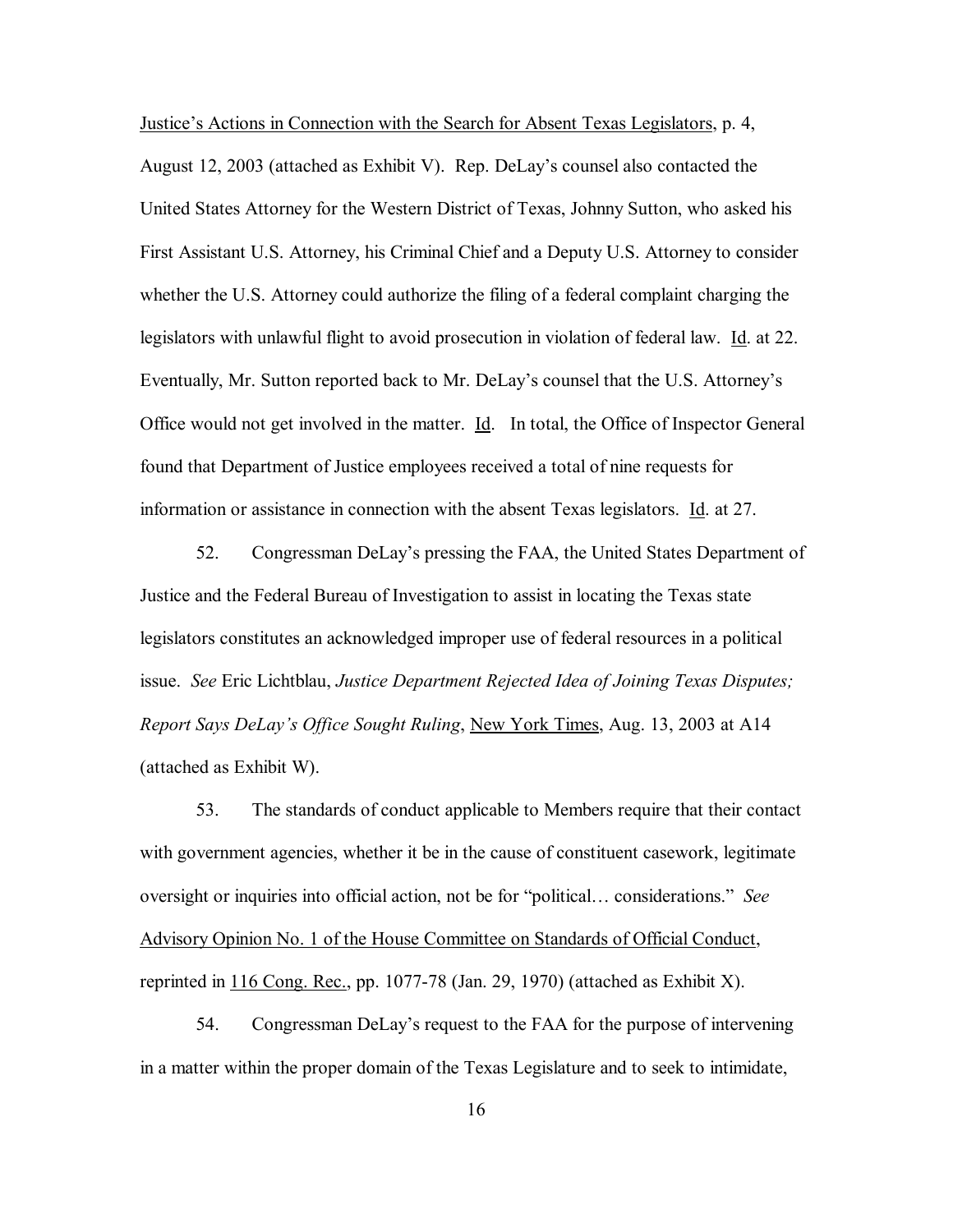coerce and apprehend Democratic state legislators in a redistricting matter to advantage the Republican party constitutes a breach of the standard of conduct outlined in Advisory Opinion No. 1, which is binding on all Members. $4$ 

# **Conclusion**

The United States Constitution gives the House of Representatives – and only the House of Representatives  $-$  the power to create its own rules and the power to police its Members. As a result, it is incumbent upon Members of the House of Representatives to protect the integrity of the House. In fact, the Committee on Standards of Official Conduct was created for this purpose.

Unfortunately, in recent years it appears that Congress has abdicated this responsibility. Congressman DeLay's ability to flout federal law, Texas state law and the House Standards of Official Conduct over a period of years without reprisal is proof of this abdication of responsibility. This complaint offers the House of Representatives, acting through the Committee on Standards of Official Conduct, the opportunity to

<sup>&</sup>lt;sup>4</sup> Rep. DeLay clearly remains unrepentant for his improper conduct regarding this incident. More recently, in March 2004, DeLay asked the Treasury Department to calculate the cost of Senator John Kerry's proposed tax plan despite the fact that federal law bars government officials from working on political campaigns. The Department's analysis, which included the claim that Kerry's plan would raise taxes on "hardworking" individuals and married couples" was posted on the Treasury Department web site and, on the same day, Mr. DeLay passed the analysis to the Republican National Committee which then issued a press release claiming that Kerry planned to "raise taxes on the top income bracket." Bob Davis, *GOP Use of Treasury to Analyze Kerry Tax Plan Raises Questions*, The Wall Street Journal, March 31, 2004 (attached as ExhibitY).

Former Reagan administration Treasury tax official Eugene Steuerle said that using the analysis of the Kerry plan for political purposes "stepped over the line" that protects career officials from political influence. Id.